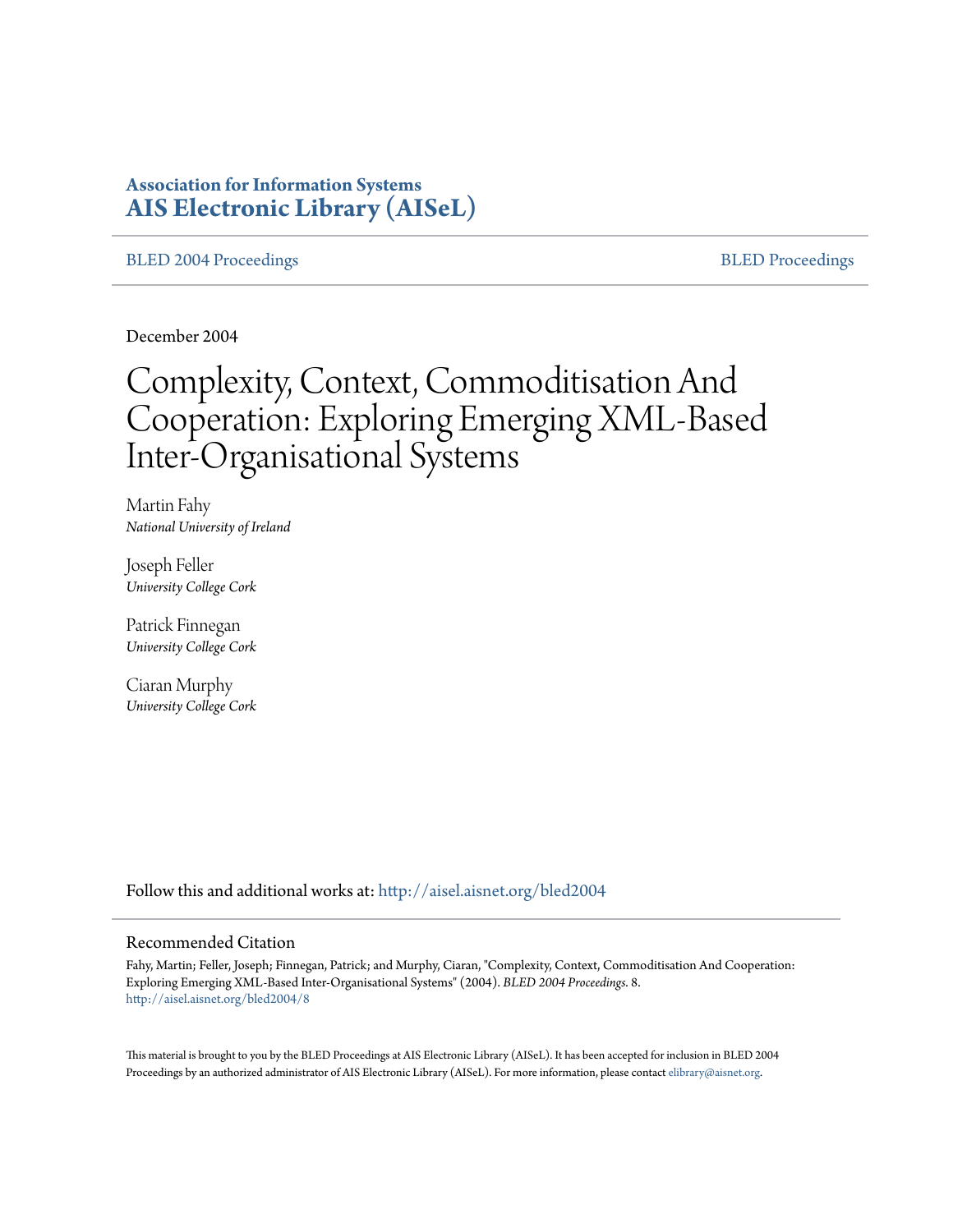# **17th Bled eCommerce Conference**

#### **eGlobal**

Bled, Slovenia, June 21 - 23, 2004

# **Complexity, Context, Commoditisation And Cooperation: Exploring Emerging XML-Based Inter-Organisational Systems**

#### **Martin Fahy**

National University of Ireland, Galway, Ireland Martin.Fahy@nuigalway.ie

**Joseph Feller, Patrick Finnegan, Ciaran Murphy\*** 

University College Cork, Ireland

## **Abstract**

*Inter-organisational systems (IOS) have traditionally been characterised as EDI-based 'hub and spoke' models such as those connecting grocery retailers or large manufacturers with their suppliers. Increasing environmental complexity and technological innovation have led some organisational networks to explore more dynamic IOS models. This paper investigates emergent IOS models in three data intensive industry sectors (telecommunications, news media, and financial services). The findings illustrate that the complexity of data consumption patterns is driving increased interdependence within value webs requiring the co-operative development of context sensitive value exchanges and commodity-like IOS infrastructures.* 

## **1 Introduction**

New development in IT and electronic business pose a significant threat to traditional business models. Such developments affect both how organisations relate to external parties (customers, suppliers, partners, competitors, and markets), and how they operate internally in managing activities, processes, and systems (Rayport and Jaworski, 2001). Timmers (1999) sees new business models emerging from linkages between elements of the value chains of different organisations. Such linkages are often implemented as interorganisational systems (IOS). Traditional EDI-based systems implement linkages between purchasing and sales in independent organisations. More recent IOS focus on a broader range of value chain activities such as R&D, marketing etc. Emerging IOS, based on open standards such as Extensible Markup Language (XML), will need to support more complex interdependencies. However, empirical research on such systems is sparse.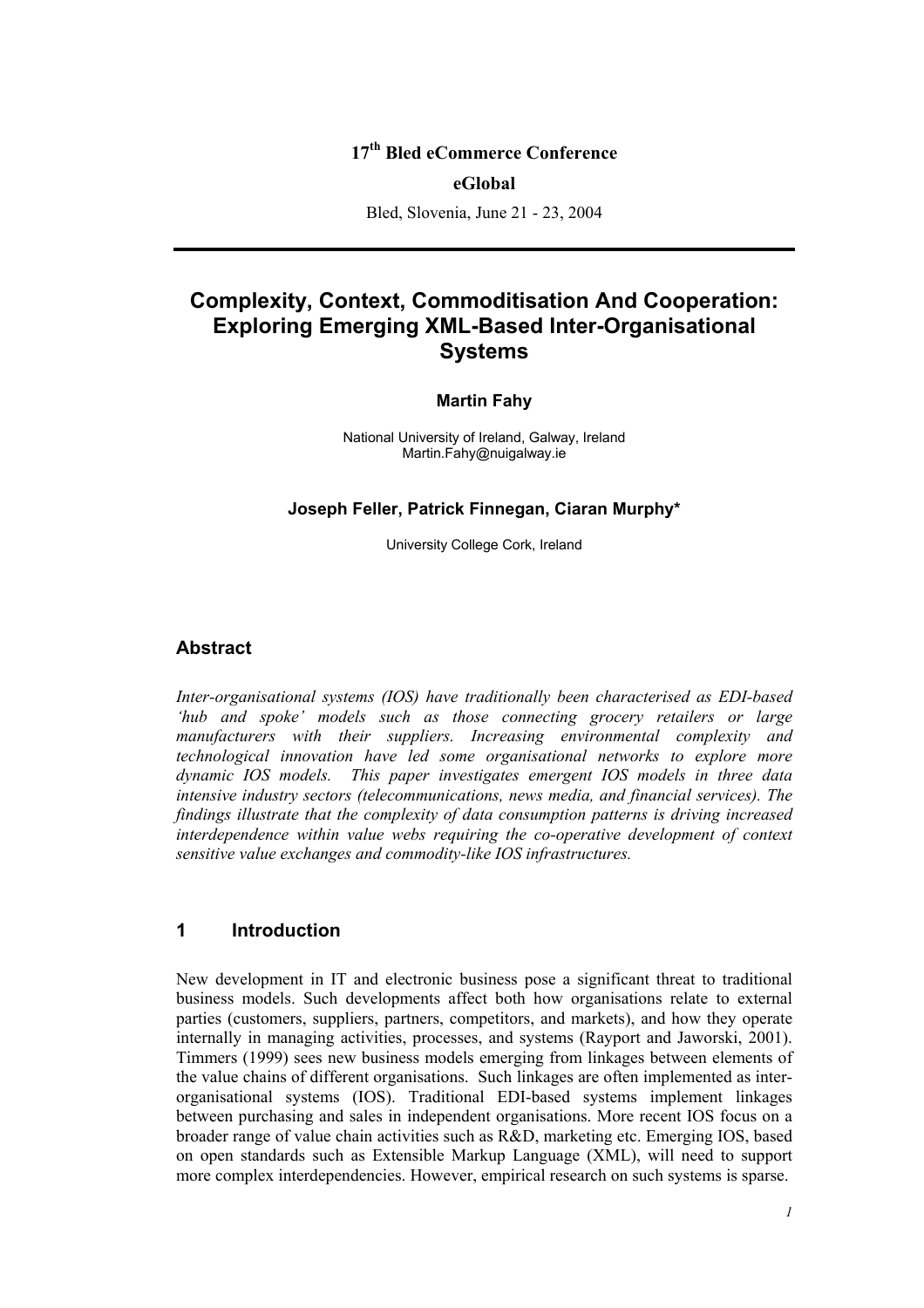The paper discusses the use of IOS to support more complex inter-dependencies, and how emerging technology is facilitating such systems. The next section presents the theoretical grounding for the study. This is followed by a consideration of the research method employed and a presentation of the study findings. The paper concludes that the complexity of data consumption patterns is driving increased interdependence within value webs requiring the co-operative development of context sensitive value exchanges and commodity-like IOS infrastructures.

# **2 Inter-Organisational Systems And Emerging Technology**

The potential of inter-organisational co-operation has been advocated since the 1960s. Since then, a number of researchers have argued that an organisation should link with others in order to cope with its environment and reduce environmental uncertainty, (e.g. Kaufman, 1966; Van de Ven, 1976; Provan, 1982; Borman, 1994). "Inter-organisational systems (IOS) are multi-user information systems that are built for a certain purpose, for example, for carrying out formal and structured operative activities like purchasing and order handling. To cover all relevant inter-organisational information transfer between organisations, some less formal applications are included in the concept of interorganisational information systems…For example electronic linkages that are created through general communication systems or that are not built for a specific purpose" (Kuula, 1995).

Early inter-organisational systems (IOS) were based on EDI standards. Such systems were seen to positively affect inter-organisational transactions by reducing costs and improving efficiency (Swatman and Swatman, 1992; Subramani, 2004). In addition, they reduced environmental uncertainty by facilitating communication and providing information (Henderson, 1990; Scala and McGrath, 1993). Finally, they affected the competitive positioning of organisations by encouraging closer relations with suppliers and customers (Cash and Konsynski, 1985; Swatman and Swatman, 1992; West, 1994; Siau, 2003). Early IOS tended to be developed internally and extended to, or imposed upon, others (Webster, 1995). As such system configurations become more complex an approach where one organisation develops a system and simply extends it to other organisations will be inadequate, especially when business processes have to be altered (Finnegan *et al*., 1998; Axelsson, 2003).

Hong (2002) proposes that IOS can be configured in three ways; one-to-one (e.g. buyer seller system), one-to-many (e.g. marketing or purchasing system), or many-to-many (e.g. electronic market). Kumar and Van Dissel (1996) propose an IOS topology that categorises systems according to the level of organisational interdependency they facilitate. Importantly, Kumar and Van Dissel (1996) recognise that inter-organisational structures, and the design, implementation and operation of IOS are inter-dependent. This means that organisational structures affect systems choices rather than the traditional view that technology affects structures only.

Emerging technologies are seen as changing the nature of inter-organisational systems (Gebauser and Shaw, 2002). In particular, the international data format standard, XML (Extensible Markup Language), is seen as having huge potential in facilitating the exchange of information in inter-organisational environments (Lowry and Neumann 2001). XML has been identified as a disruptive technology in at least three key areas; EDI, Enterprise Application Integration (EAI) and content management (particularly in heterogeneous client environments) (Goldfarb and Prescod, 2001). XML requires organisations to develop specific vocabularies in order to exchange information. Such vocabularies tend to be industry specific, and their development must deal with complex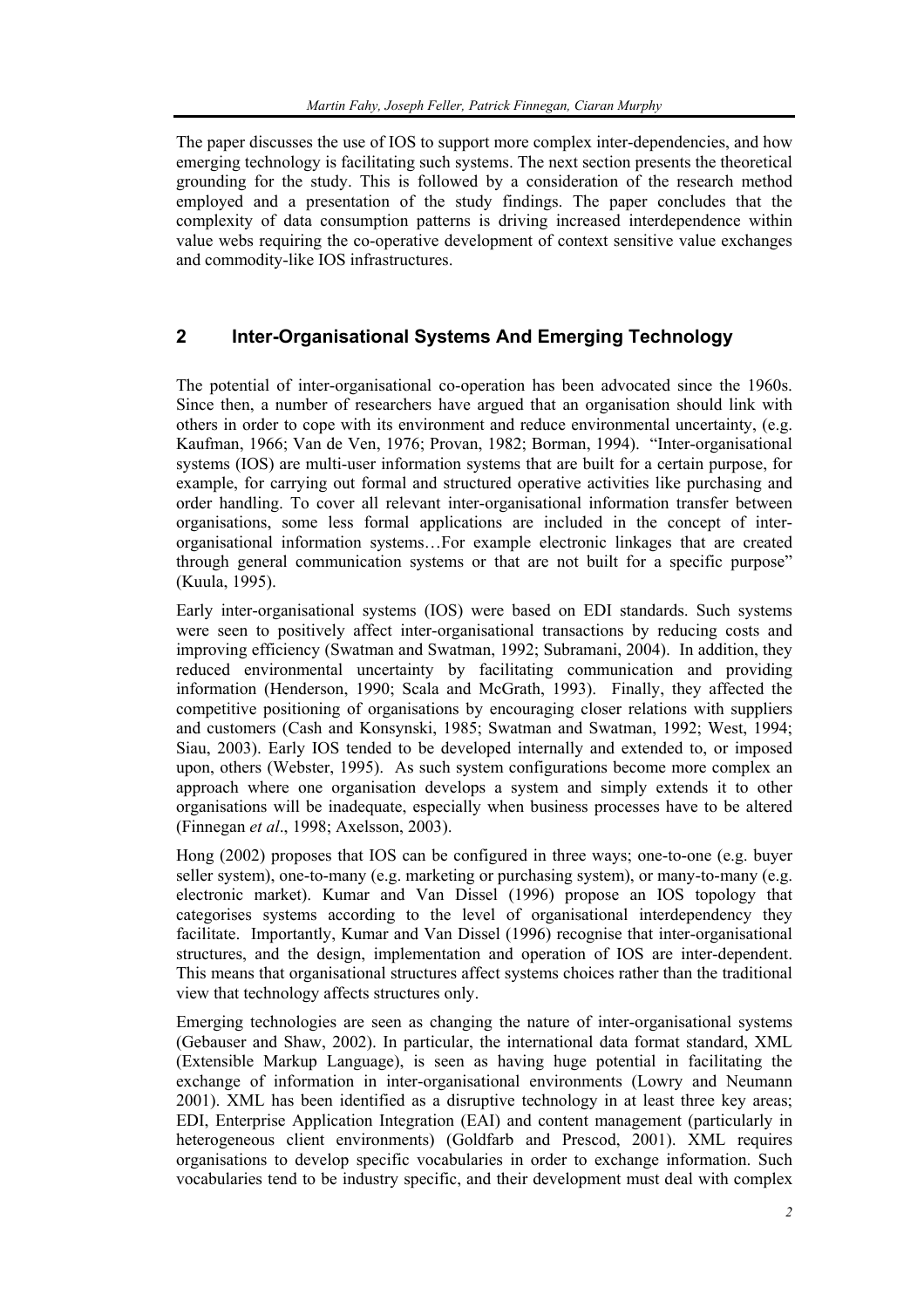inter-organisational dynamics (Nunes, 2000). Complexities that arise when activities cross organisational boundaries include: changes in business competencies and priorities; changes in ones' sense of identity and sense of common purpose; an increased need for co-operative effort for establishing targets; the synchronisation of differing accounting, measuring and reward systems; and the establishment of trust (Ashkenas *et al*, 1995).

Much of the research on inter-organisational systems and business models has concentrated on well-established technology that has been implemented in simple supply chains (e.g. retailer and supplier) (Siau, 2003). Emergent technology such as XML presents a potential solution to the dynamic communication and collaboration needs of more complex business webs (Gebauser and Shaw, 2002). However, the use of XML to support new inter-organisational business models has received little empirical attention. In particular, while studies such as Nelson (2002) have addressed factors influencing coadoption, the development and use of emerging XML-based IOS has not been extensively studied.

# **3 Research Method**

This study explores the use of XML-based IOS in dynamic inter-organisational settings. Corbitt (2000) advocates the need for interpretative methods in studying IS issues, especially in inter-organisational electronic business environments. Interpretative studies focus on developing a greater understanding of social aspects of the research environment (Walsham, 1993), and are thus considered useful in the context of this study. Case studies are regarded as the most commonly used qualitative research method in IS, and are especially useful for studying organisational aspects of IS (Benbasat *et al,* 1987). 'A case study examines a phenomenon in its natural setting, employing multiple data collection methods to gather information from a few entities. The boundaries of the phenomenon are not clearly evident at the outset of the research and no experimental control or manipulation is used' (Benbasat *et al*., 1987). Cases are most appropriate when the objective involves studying contemporary events, without the need to control variables or subject behaviour (Yin, 1994). The method is considered to be a potentially rich and valuable source of data, while suited to exploring relationships between variables in their given context (Yin, 1994; Benbasat *et al*., 1987). Given the exploratory nature of this research and the need to obtain rich data in complex inter-organisational contexts, a case study approach is adopted.

Case studies were chosen to give diversity in the nature of inter-organisational networks rather than any preconceived notion of best practice. The researchers first conducted a thorough archival search to determine the existence of public domain material on each organisation. The accuracy of this material was then verified with key staff members within each organisation. This verification was conducted using conference calls and document exchange by email. As a result of this preliminary analysis, the researchers prepared a case study protocol as defined by Yin (1994), and sent it to the contact person within each organisation. Based on this protocol, interviews were arranged with key personnel. These interviews were conducted during between February 2002 and March 2003. In addition to interviews, the researchers were also given access to relevant documentation and system demonstrations. The interviews were followed by several conference calls with the contact person in order to clarify issues and confirm the accuracy of the data collected.

The data was analysed using methods developed by grounded theory researchers. The first step is referred to as '*open coding'* by Baskerville and Pres-Heje (2001) or '*categorisation*' by Dick (2002). Operationally, this meant that the data from each case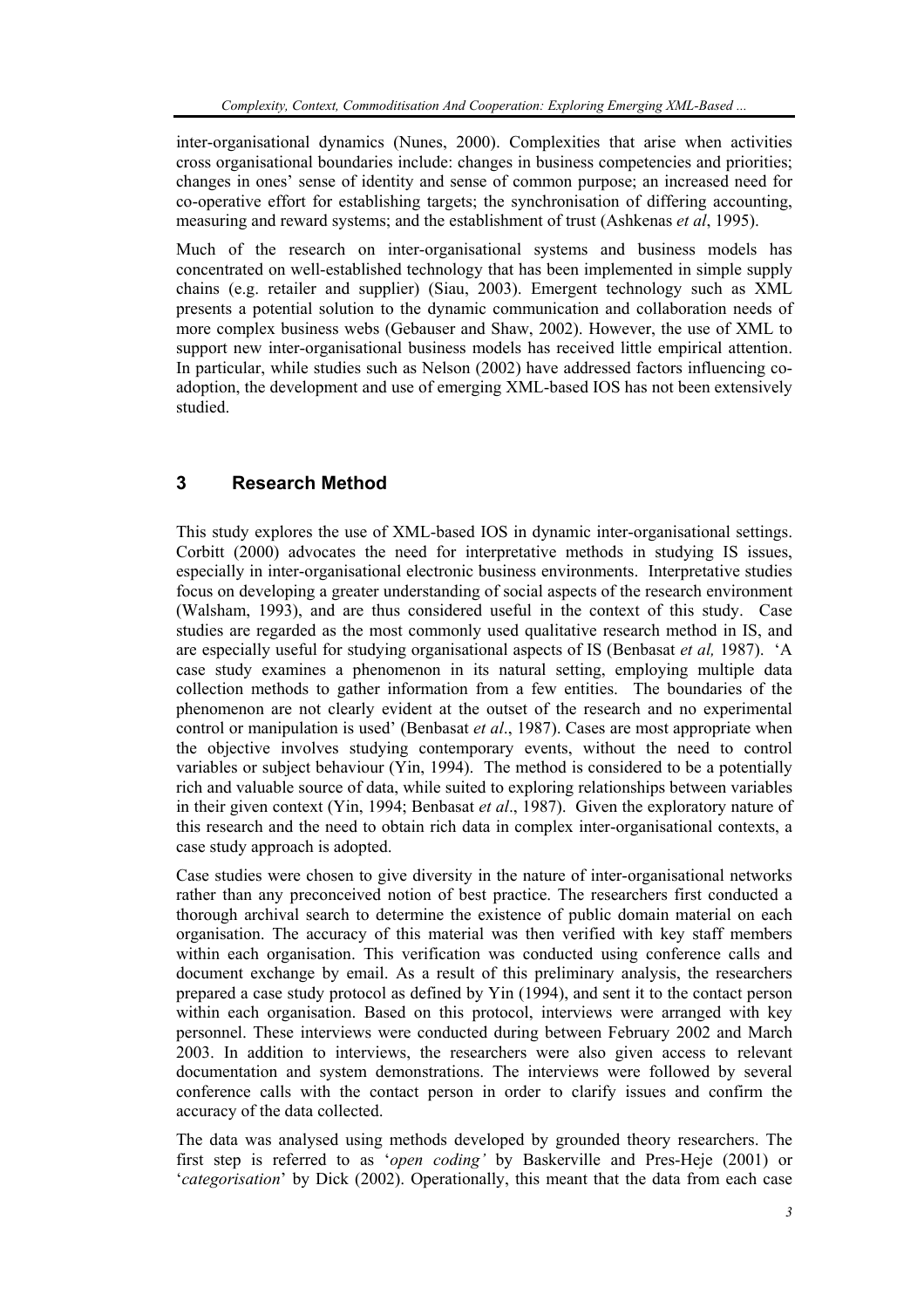was examined to ascertain the main ideas. These ideas were then grouped by meaningful headings to reveal categories and sub-categories/properties. The next step is referred to as '*axial coding*' by Baskerville and Pres-Heje (2001), and '*memoing'* by Dick (2002). This is the process of determining hypotheses about the relationship between categories. Once the researchers had determined the hypothesised relationships, the focus returned to the data to question the validity of these relationships. This process resulted in the modification of categorises and relationships. According to Baskerville and Pres-Heje the final step of '*selective coding'* is the process of determining the core category. The core category is that category that is mentioned most frequently and is usually connected to most other categories.

# **4 Findings**

# *4.1 Case Environment*

*Digifone* was established as Esat Digifone in Ireland in 1997. After a series of share purchases, British Telecom (BT) acquired 100% of Digifone in April 2001. In November 2001, Digifone, as part of the mmO2 set of companies, completed a de-merger from British Telecommunications PLC and devised plans to re-brand as O2. By early 2002, the mmO2 businesses served 16.5 million mobile customers in the UK, Germany, Ireland, the Netherlands and the Isle of Man. The group's mobile businesses in these countries were all wholly owned and together covered territories with a total population of over 160 million people. The research focuses on the role of an XML vocabulary, IPDR, in facilitating next generation mobile services.

*Reuters* was founded in 1851, and has grown into the one of the world's largest and most successful news and financial information organisations. The company has over 16,000 employees in 220 cities in 94 countries, declared GBP3.6 billion in revenues for 2002, and services nearly 500,000 professional users in 52,900 client locations. Reuters provides data on more than 960,000 shares, bonds and other financial instruments, maintains more than 200 million data records (which contain over 3,000 billion record fields), and is read by users of more than 900 web sites around the world, with an audience reaching 50 million online users per month. This research focuses on the XML vocabulary, NewsML, within the news media sector.

The *Australian Prudential Regulation Authority (APRA)* was established on 1 July 1998 as part of the Australian Government's drive to establish a stronger regulatory regime in the financial services sector. APRA's task is to prudentially supervise Australia's regulated deposit takers (banks, credit unions and building societies), insurance companies, and superannuation funds. In total APRA supervises funds that amount to over 1.5 trillion dollars, i.e., more than half Australia's wealth. The research focuses on the development and use of XBRL-enabled systems to collect data from financial institutions and to process it for use by APRA, the Reserve Bank of Australia (RBA) and the Australian Bureau of Statistics (ABS).

# *4.2 Complexity Of Data Consumption*

All cases illustrated that the complexity of data consumption was changing the nature of inter-organisational dependencies, and driving the development of more complex IOS. A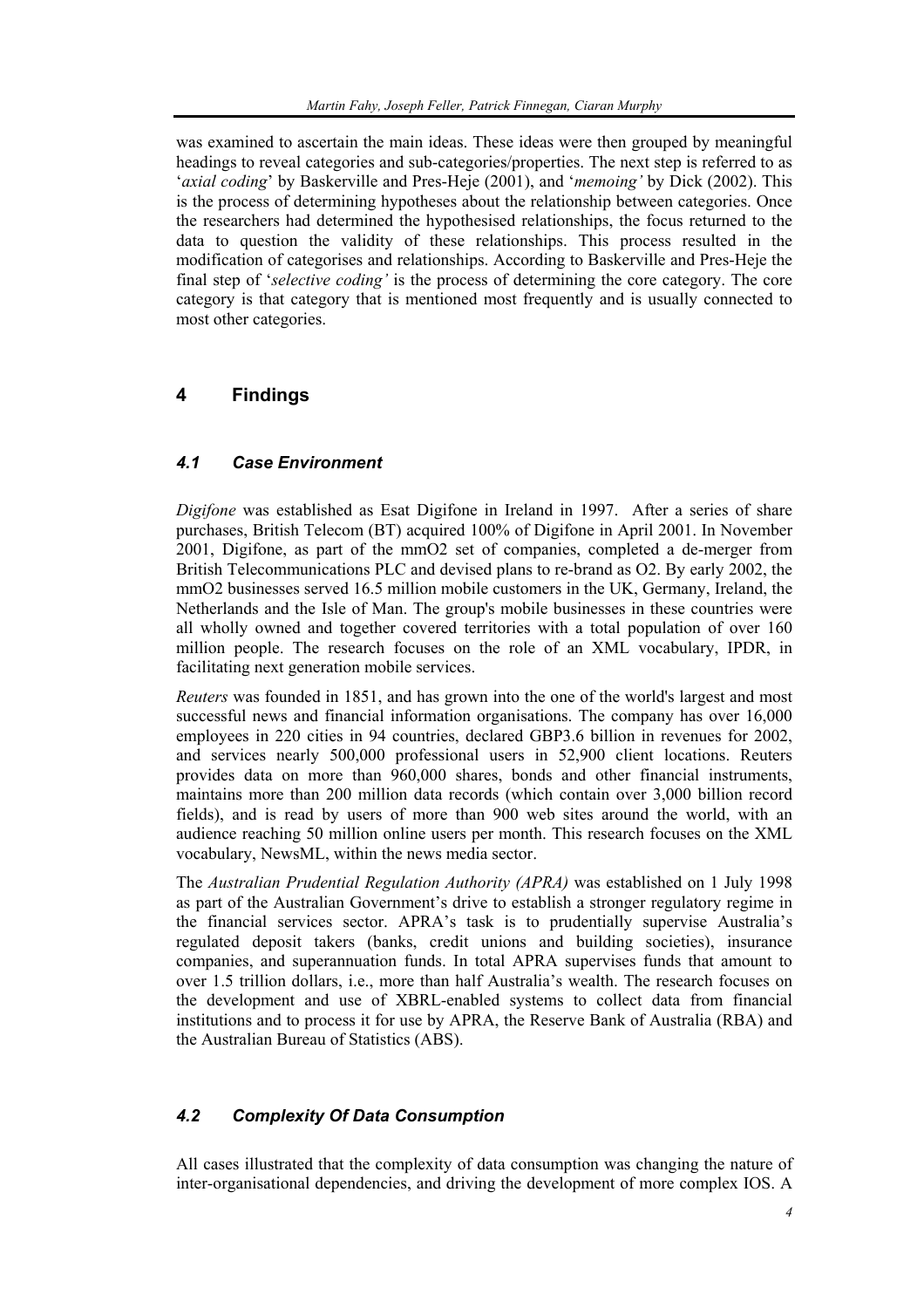summary of the factors involved in the "complexity of data consumption" is shown in Figure 1.



*Figure 1: Complexity Of Data Consumption* 

The dominant feature of data consumption was ubiquity, by which we mean the anytime/anywhere usage of information technology for data consumption (either personal or professional). In all three networks, consumers demanded (to varying degrees) that data be available in real-time, and in a location independent fashion. This was most evident with the telecommunications network, particularly in relation to the development of third generation (3G) services, where consumers were increasingly accessing electronic data sources through mobile devices. For example, a Digifone customer roaming on the SFR network in Paris may use the Yahoo portal to access an Interflora site to send flowers to her partner in Rome.

The heterogeneous nature of data consumption in the three networks studied differentiated such consumption from the more structured nature of traditional IOS (e.g. EDI systems). Such heterogeneity was evident at the organisational level, but also at the level of the individual consumer where a wide variety of devices (mobile phones, personal computers, digital televisions, etc.) are used to consume data. The telecommunications network demonstrated the most variety. For example, the data demands of peer-to-peer video exchange over mobile devices are very different from the demands of booking a hotel and providing driving directions to the hotel using an embedded global positioning system (GPS). Heterogeneity also impacted behaviour in the media and regulatory reporting networks where a single data object needed to be distributed to a wide variety of formats (for the web, for print, as input into another system, etc.).

Another feature of the data consumption within the networks was the need to aggregate disparate data. For example, APRA uses different risk frameworks to assess different types of financial institutions. The risk framework for banks is very different than that for pension funds. It was evident that consolidation in the financial services sector was resulting in one type of institution providing many products (e.g. insurance, pension, deposits) that had traditionally been provided by different types of institutions. APRA thus has to move to integrated reporting treating like risks alike. However, the accounting principles and industry reporting requirements differed significantly for different types of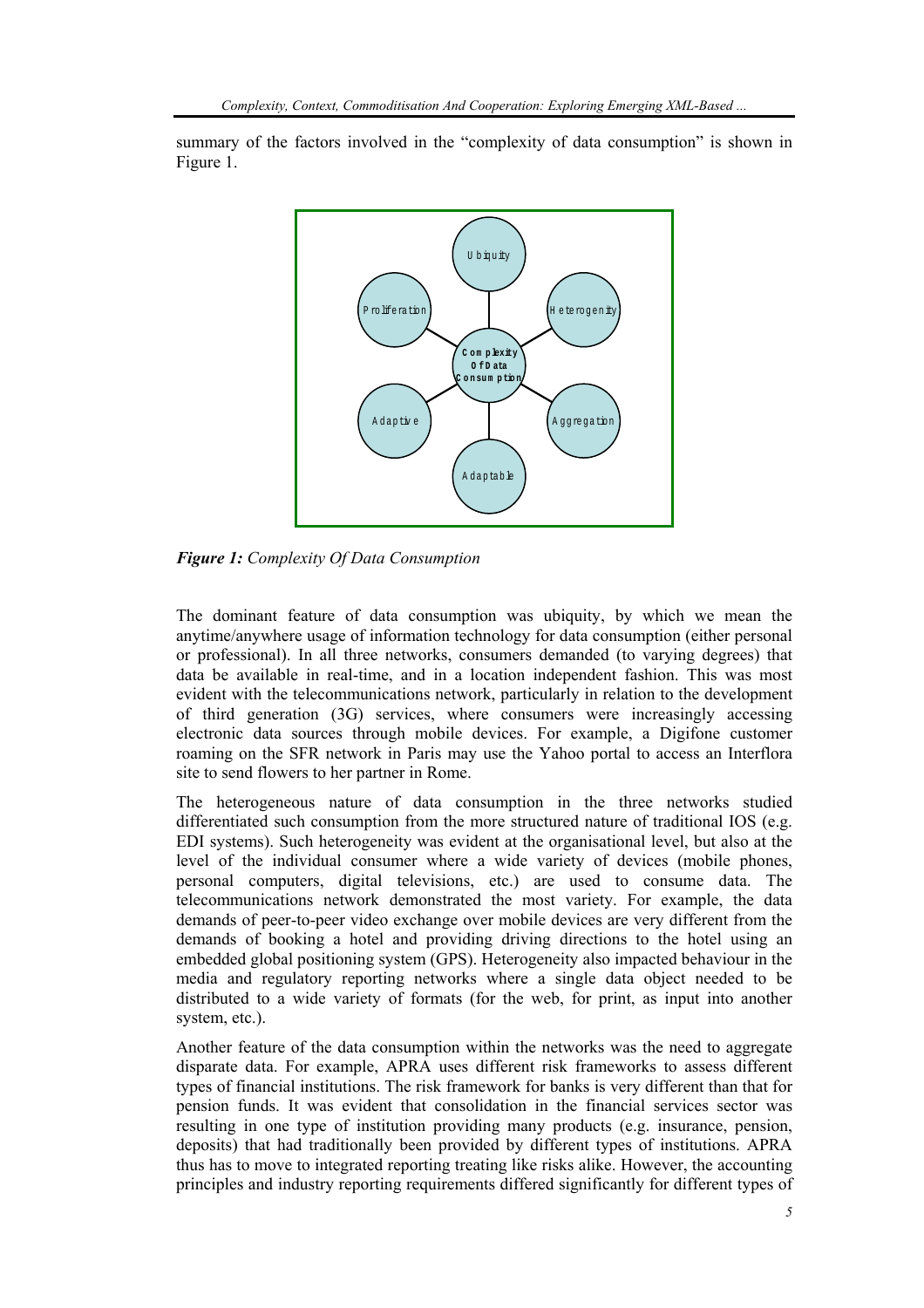institutions. In addition, the IT systems in the institutions that produced the data were very different. APRA were thus faced with an enormous data aggregation problem. Reuters likewise had to deal with an extremely large number of internal and external content providers, producing data objects in a variety of formats.

Another aspect of data consumption, which deviates from traditional IOS data, was its dynamic nature. In these contexts, data consumption/delivery mechanisms had to be both adaptable and adaptive. By adaptable, we mean that the mechanisms must allow consumers (and others further up the value chain) to manipulate and filter the data according to their preferences. For example, the news network needed to be able to package news items to meet the consumption preferences of individual consumers (who may want headlines delivered to their phones, full multimedia stories to their office email where they have good connection speeds, and plain text stories delivered at home where bandwidth is lacking. Likewise, consumers expect to be able to set preferences regarding how news is presented to them in each format e.g. sports results first and then the crossword when on the Web, but financial headlines first on mobile phones. APRA also highlighted adaptability as a critical feature of any potential system, as the regulatory 'rule base' was in constant flux and any system needed to accommodate that constant change. The concept of 'adaptive systems' is perhaps more subtle than 'adaptable'. It is generally understood to imply that the system adapts in response to users' behaviour and identity, and various environmental factors, rather than in response to explicitly stated preferences. The process of translation and localisation in news stories is one example of adaptivity. The personalisation (at the organisational level) provided by APRA is another example. APRA provide online reports to institutions for use by senior decision makers. These reports compare the institutions performance with benchmark institutions, and are tailored to each institution and provided in a manner that is readily usable so that decision makers can make timely decisions. Adaptivity in these examples has a high-level of user intervention, but much of the adaptive functionality in data consumption/delivery systems is automated. Finally, the proliferation of consumers requiring adaptable and adaptive data contributed to complexity, and was evident in all networks.

# *4.3 Complexity Of Value Webs*

All networks illustrated increasing inter-organisational complexity. This was found to be directly attributable to the complex nature of data consumption described in the previous section. In particular, organisations experienced greater inter-dependency with a wider variety of network partners (see Figure 2).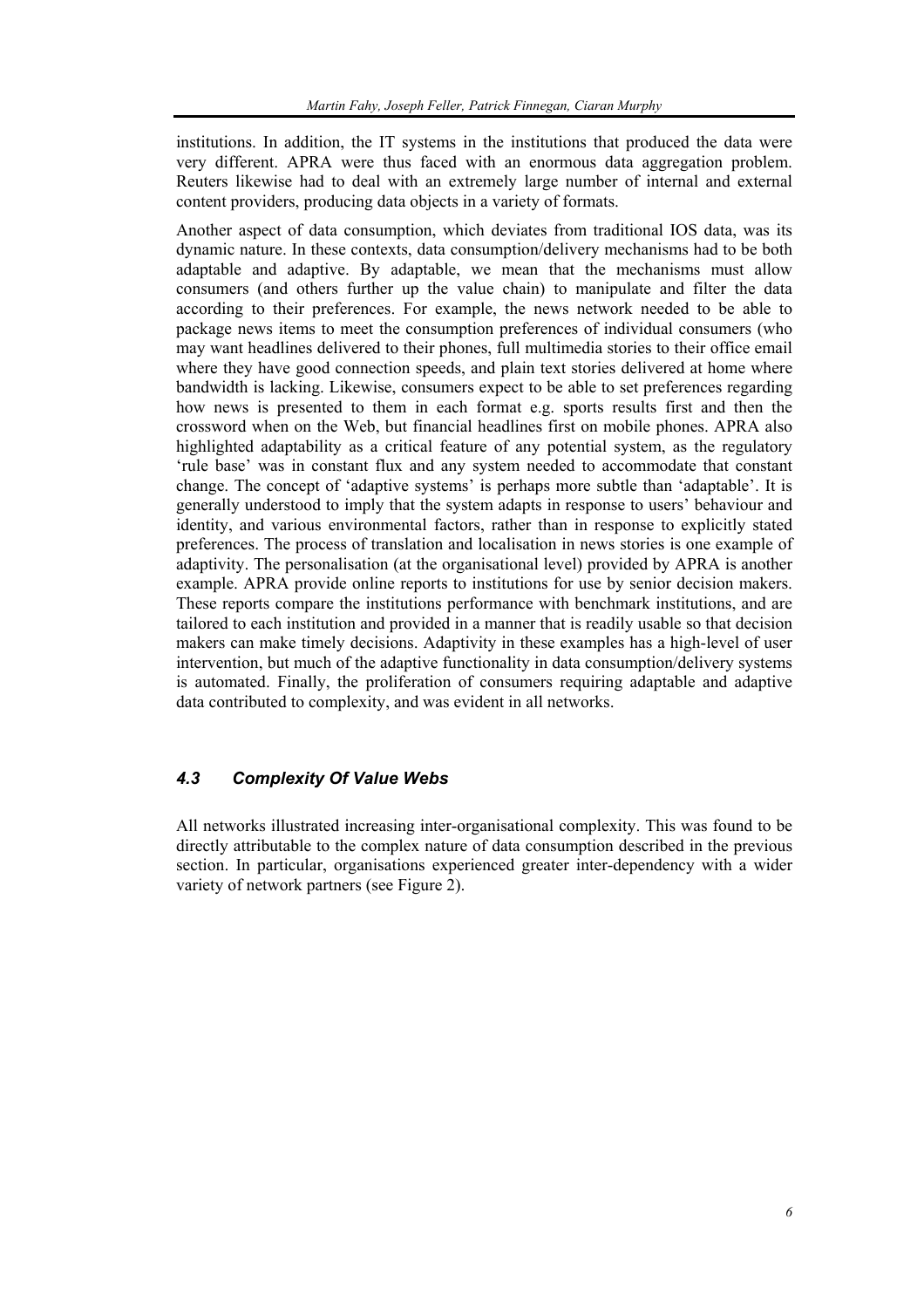

*Figure 2: Complexity Of Value Webs* 

Constant change was seen as being the dominant factor in the development of more complex value webs. In many ways the increased networking amongst participants was an effort to cope with the change as it reduced certain elements of environmental uncertainty. The 3G telecommunications environment is a very dynamic one, with a lot of uncertainty. At this point, many factors regarding players, technology and consumer adoption are largely unknown. The news industry and financial services sectors are also changing with increasing competition and regulation.

The levels of change being experienced were clearly seen to result in the re-positioning of existing players. APRA at the time of the study had just undergone major repositioning to become a federal regulator. The organisation was the result of a merger of 11 state based regulators that tended to focus on particular elements of the financial services sector rather than the whole sector. Digifone was in the process of repositioning itself. The European telecommunications sector had experienced a series of mergers and acquisitions after the deregulation of the market. In particular, management at Digifone saw the challenge as "moving up the value chain". They stressed that mobile operators did not want to repeat the experience of those in the fixed Internet world, where flat rate pricing and a focus on access speed resulted in ISPs becoming commodity service providers. Management were thus determined to create and aggregate (partner for) content and commerce services, and thus charge a percentage on purchases that customers charged to their phone bills.

A key characteristic of the value webs observed in this study was the high levels of interdependence between participants in the networks. Reuters noted that their internal content management issues were driven by the inter-organisational nature of such content. On the supply side, there was a need to co-ordinate with journalists worldwide. The content provided by these journalists ultimately had to be co-ordinated with the needs of the 500,000 professional users in 52,900 client locations, in addition to the 900 Web sites that aggregate Reuters' content for use by 50 million online users. Similarly, an important driver behind APRA's IOS was to reduce the data provision burden on financial services institutions which found that they were providing similar, but often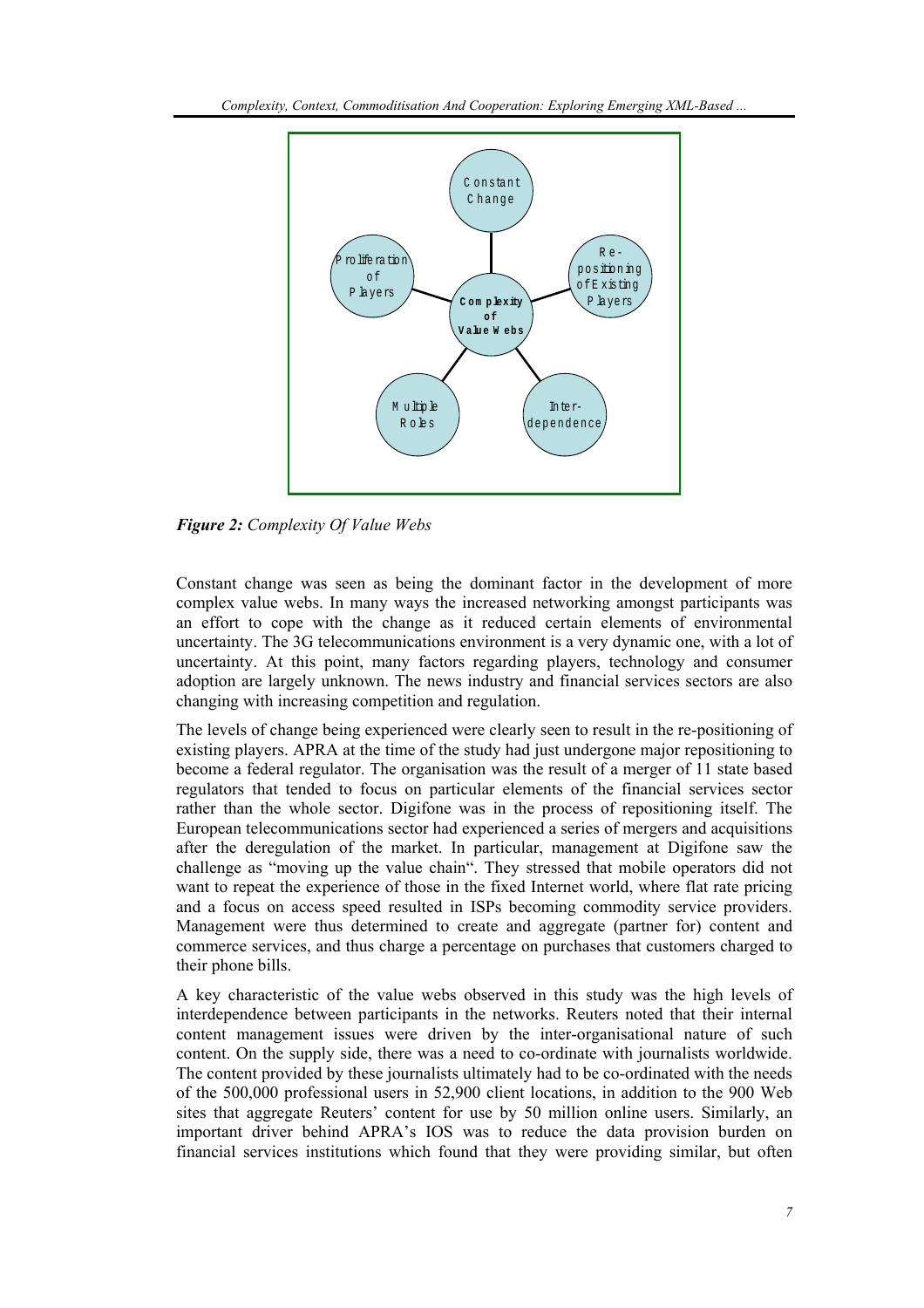subtly different, data to APRA (federal regulator), the Reserve Bank of Australia (central bank), and the Australian Bureau of Statistics.

The observed levels of interdependency were complicated by the fact that some organisations played multiple roles. Reuters experienced multi-point positioning in the value Web. They provided content to other publishers, content aggregators and redistributors as well as providing corporate and end-user consumers. Reuters also noted this feature in relation to banks. Such institutions are important customers for Reuters as they consume vast amounts of financial data produced by Reuters. However, banks also provide some data in the form of investment reports, economic bulletins etc., which are produced as the banks aggregate the data that they receive from Reuters with data from other sources.

Finally, the proliferation of value web participants was evident in all networks. At this stage it is impossible to predict the number and nature of content providers that will compete in the 3G-application space. However, it is clear that many of these (e.g. gaming and entertainment organisations) have not previously completed in the mobile area. A similar situation is evident with online news providers, with many sites now providing aggregated content. The financial services sector is much more regulated. However, increasing internationalisation of the market and institutions providing products that they have not previously offered has resulted in much more data providers for all product categories.

## *4.4 Context-Driven Value Exchanges*

In order to meet the demands of data consumers and to effectively participate in the value webs described in the previous sections, all three networks became increasingly involved in context-driven value exchanges (See Figure 3).



*Figure 3: Context-Driven Value Exchanges*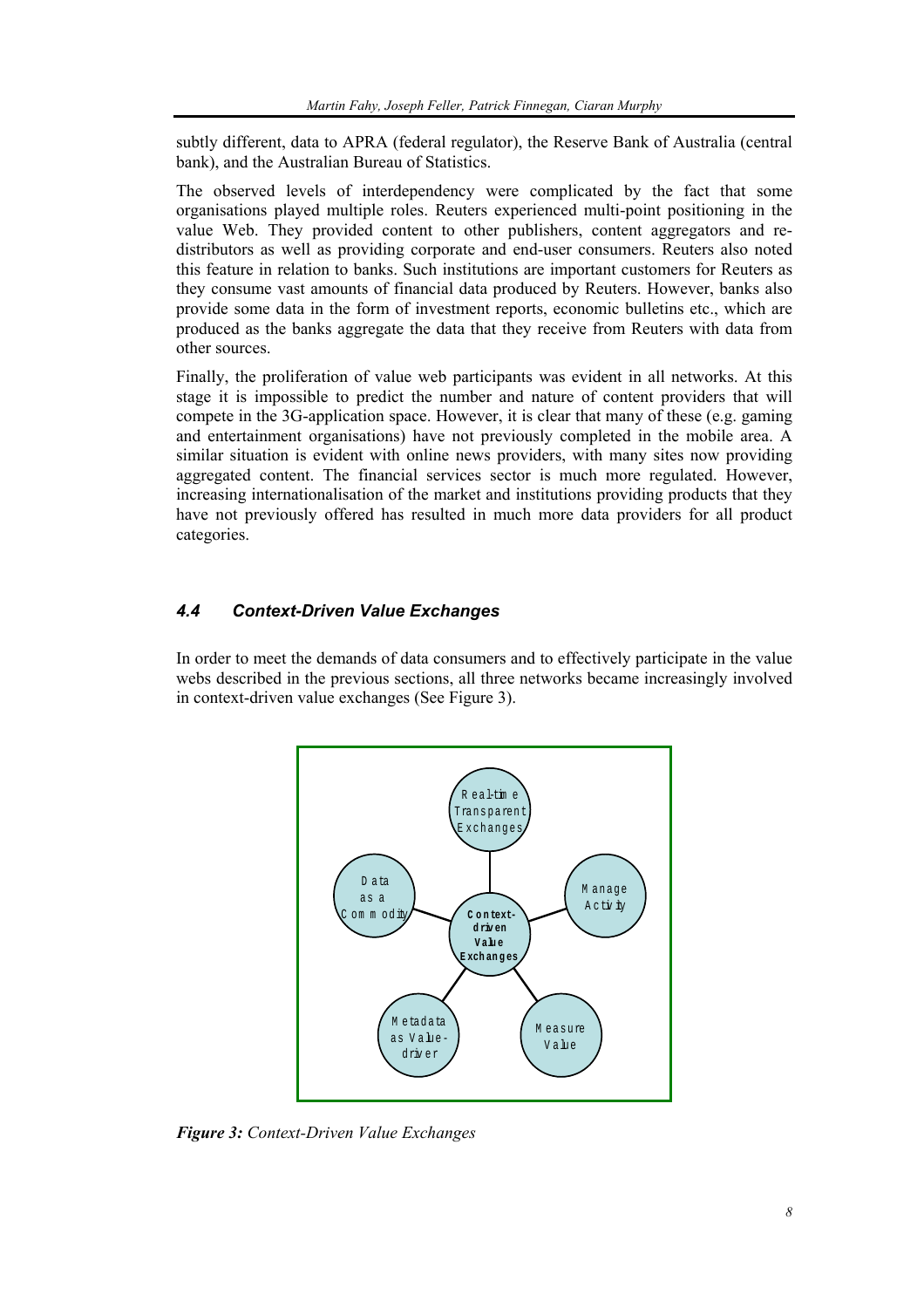The creation of context driven value exchanges initially manifested itself as real-time transparent exchanges. Previously we gave the example of a roaming Digifone customer buying flowers while abroad. To service this transaction, value chain participants (Digifone, SFR, Interflora etc) needed to have real-time access to each other's data. Furthermore it was necessary that this data exchange be characterised by a high level of transparency. This transparency was required to effectively record and reward (allocate revenue to) the 'value added' by each participant.

In all three networks, the management of exchanges, and the effective measurement and distribution of their value, required a high-level of attention to the context of the exchanges. For example the value of a data transfer event over a 3G network is determined not just by the size of the data chunk, but also by the type of data being transferred, its vector (download or upload), whether it is 'pulled' by the user or 'pushed' to the user through an automatic service, etc. In the media network, the context of a news object largely determines its value; e.g. Is this today's news, or yesterday's? Is there a newer image available that supersedes this one? Is this financial data in a raw form or has it been formatted for use in a desktop spreadsheet application? Etc.

To effectively participate in network exchanges, context must be visible. To make context visible, the mechanisms of exchange must support high levels of meta-data (data about data) markup. As discussed in the next section, XML was identified as the appropriate tool for implementing meta-data rich systems. On a higher level, the more important finding is that the value of data – be it wireless content, news media or regulatory reporting – was seen to be increasingly dependent on the effectiveness of meta-data to capture the context of exchanges.

# *4.5 Commoditisation Of Information Technology*

To support the emergence of a system of context-driven exchanges, it was necessary to implement an IT infrastructure in each network. All three networks engaged in multilateral development efforts and, increasingly, IT was being treated as a commodity, with participants competing on the basis of the value delivered on the platform (See Figure 4).



*Figure 4: Commoditisation Of Information Technology*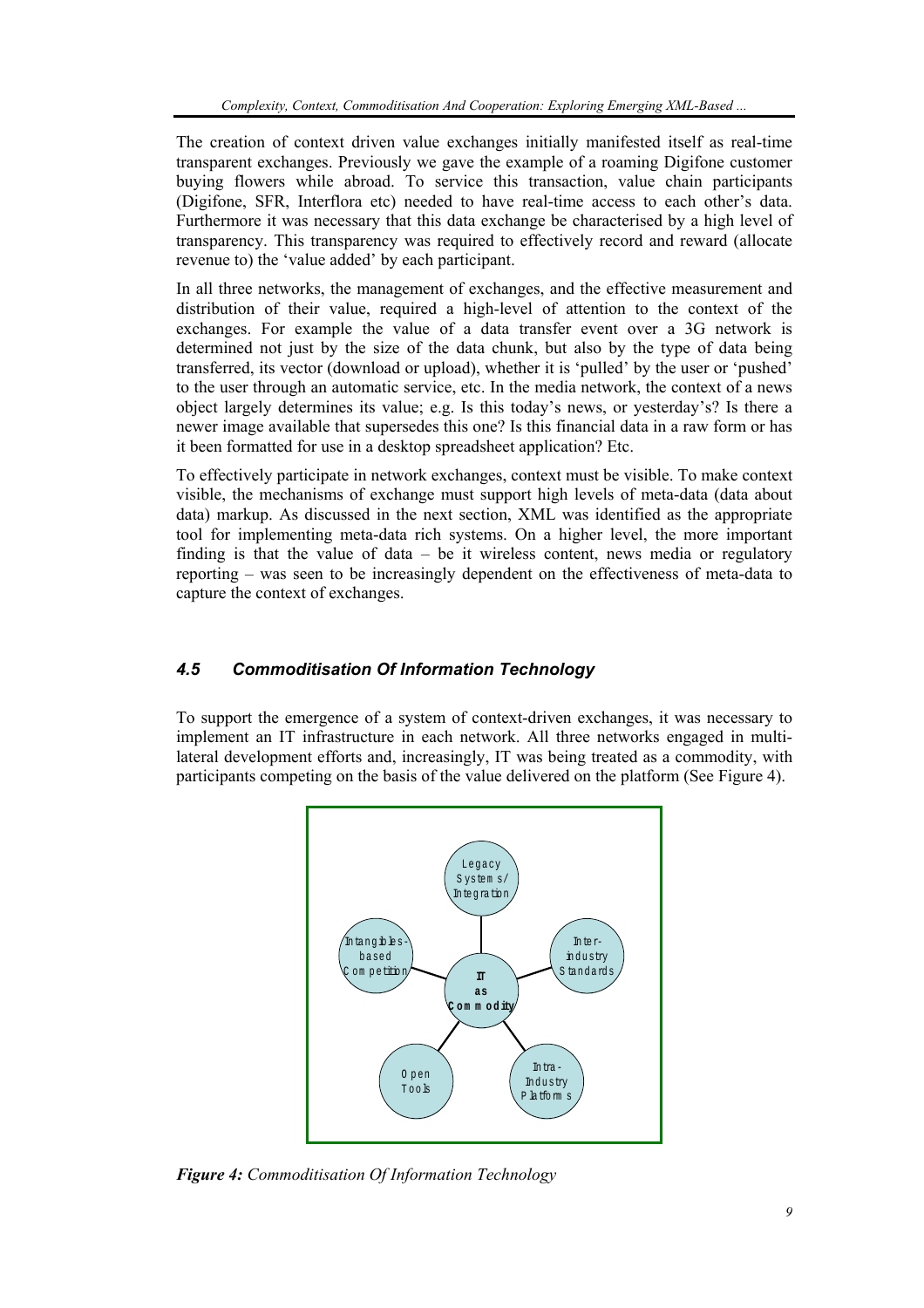In all three cases, development efforts began at the organisational level, and with a focus on integration. Reuters sought to develop enterprise-wide systems to more effectively handle the approximately 14,000 headlines (26 languages), 1,000 pictures and 23 hours of broadcast quality video which they produced and distributed each day. APRA's initial development goal was to integrate the legacy systems inherited from its eleven predecessor agencies. Digifone was initially concerned with internal integration to cope with billing challenges.

The pressures of increasingly networked markets and value webs, and the consequent need for context-driven exchanges, meant that such internal solutions were ultimately limited in value. The problems faced by Reuters, APRA and Digifone were not idiosyncratic to a particular organisation. They were industry wide problems, which required industry wide solutions. In each case, the international data format standard called XML (Extensible Markup Language) was seen as the enabling technology for developing IOS solutions to support the network. These solutions were thus doubly reliant on open standards. All three networks utilised an inter-industry standard (XML) but each network specifically utilised an (open) intra-industry 'vocabulary' of XML (NewsML, XBRL and IPDR). These industry-specific XML vocabularies were developed multi-laterally (as discussed in the next section).

In addition to collaboratively developed standards, the infrastructures in the three networks were frequently characterised through the collaborative development and sharing of tools – thus lowering the technical barriers for all network partners. Some of these tools were proprietary in nature but shared, for use by network partners, without cost. Other tools were released under Free Software (or Open Source Software) licenses, which meant that not only could the tools be freely used, but also freely modified at the source code level, and freely redistributed (in modified or unmodified form). The NewsML toolkit, initially developed by Reuters, is an example of this.

The existence of an IOS infrastructure based on open standards and exploited with shared tools marked a shift in thinking about the information technology. Increasingly, IT was seen as an enabling or 'hygiene' factor, and was treated, essentially as a commodity, not as a source of competitive advantage. Such advantage was instead driven largely by intangibles – competence in managing network relationships and meta-data rich data sets, the (unique) innovative use by single organisations of the shared infrastructure, etc.

## *4.6 Cooperation Among Value-Web Participants*

As noted in the previous section, the development of inter- and intra-organisational standards, and the exploitation of these standards through the implementation of IOS infrastructure, led to extremely high levels of cooperation and collaboration among network participants, thus resulting in the development of new business interdependencies (see Figure 5).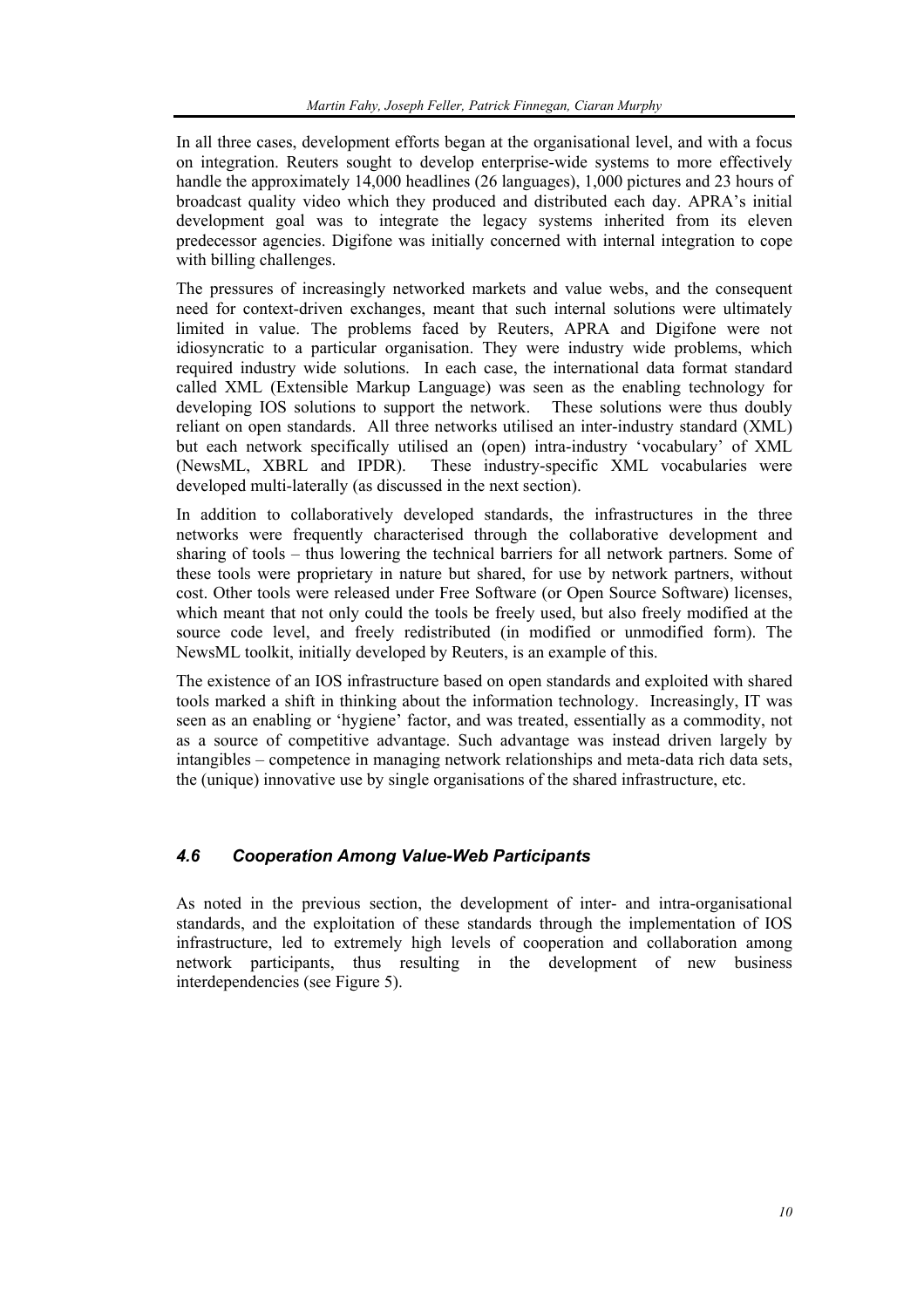

*Figure 5: Cooperation Among Value-Web Participants* 

In all three cases, the development of IOS began with organisational participation within a community of peers. Reuters brought the concept of NewsML to the IPTC (International Press and Telecommunications Council) who then led the multiorganisational collaborative development of the vocabulary. They did so driven by the realisation that "today's world is perhaps a bit less amenable to having standards dictated from a single organization" – and that the industry-wide adoption of NewsML required both an industry-wide sense of ownership and trust in a neutral party (IPTC). Similarly, IPDR.org, an open consortium of equipment vendors, system integrators, billing and mediation vendors and service providers, develops IPDR. XBRL is likewise developed by global and regional consortia comprised of technology companies, financial service providers and professional accounting bodies, and the APRA initiative that was researched was the result of collaboration between APRA, Reserve Bank of Australia and the Australian Bureau of Statistics (each organisation represented in the 'tripartite data committee' (TDC) which led the initiative).

Membership in these communities was not passive; rather there were high-levels of communication and knowledge sharing between organisations, mediated by groups like the IPTC, IPDR.org, XBRL International and the TDC. Sustained levels of communication and shared goals led to higher levels of inter-organisational trust, even among competing parties. This in turn supported the (necessary) collaborative development process that led to the implementation of the IOS infrastructure discussed in the previous section. The importance of such collaboration is not limited to the value and network efficiencies enabled by the IOS infrastructures. Returning to the notion of IT as a commodity, with shared ownership of a common platform came shared, and therefore minimized, short term costs and longer term risks.

## *4.7 Summary And Analysis*

A summary of the study findings is presented in table 1. The analysis, as shown in figure 6, reveals that in each case, (1) the increasing complexity of data consumption was the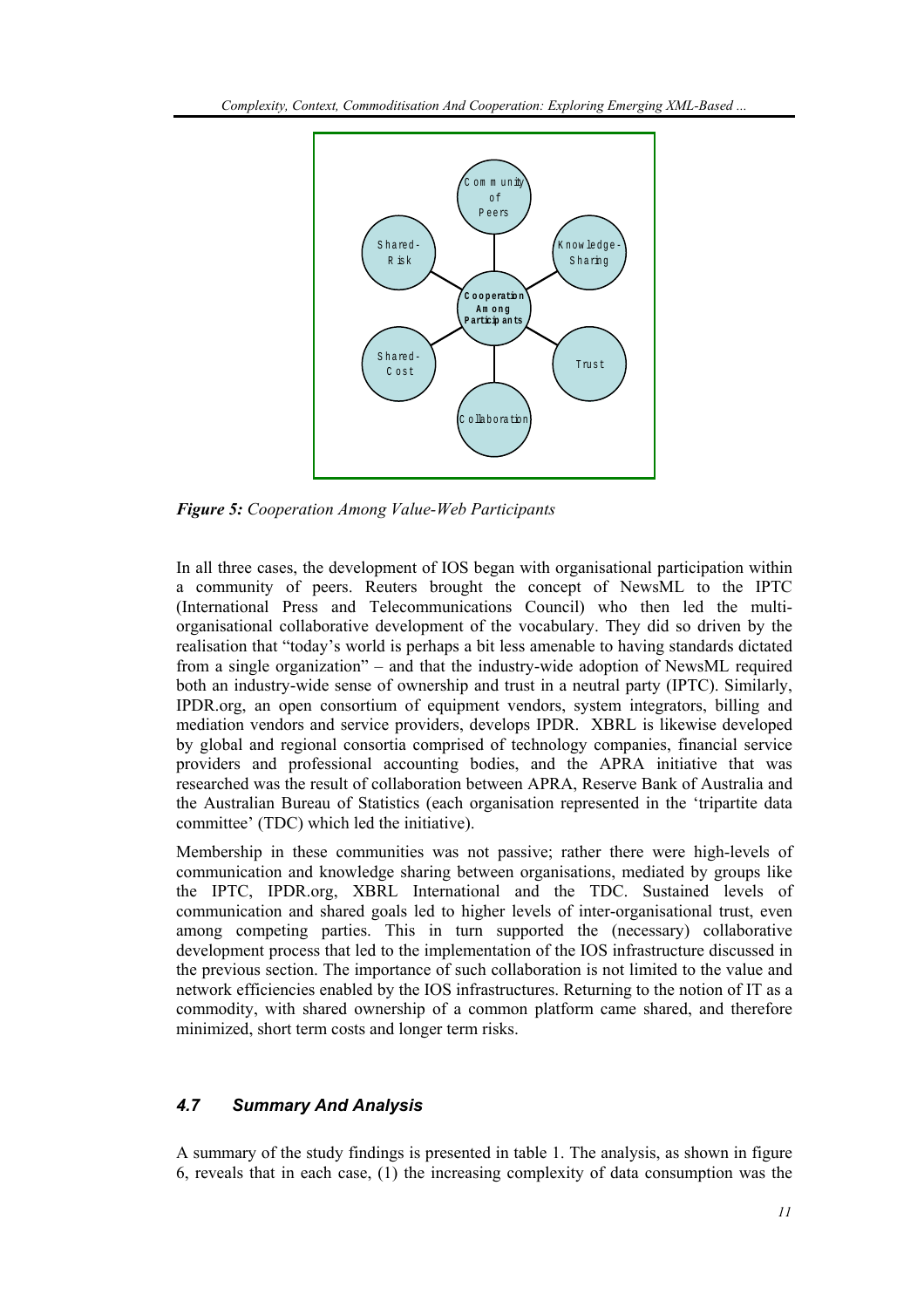initial driving force behind the network activities. This, in turn, drove (2) the increasingly complex relationships that were evident in the three inter-organisational environments (value webs). In order to meet the demands of data consumers, and in order to effectively participate in such value webs, (3) context-driven value exchanges were required. To support these exchanges, it was necessary to implement an IT infrastructure for the value web. This infrastructure was not seen to bestow any advantage on individual participants. Rather (4) the IT platform was seen to be a commodity, with participants competing on the basis of the value delivered on the platform. The design and implementation of such a platform required (5) high levels of co-operation between participants, and resulted in the development of new business interdependencies.

|                                                                          | <b>Digifone</b>                                                                 | <b>APRA</b>                                                                 | <b>Reuters</b>                                                               |
|--------------------------------------------------------------------------|---------------------------------------------------------------------------------|-----------------------------------------------------------------------------|------------------------------------------------------------------------------|
| <b>Complexity of Data</b><br><b>Consumption and</b><br><b>Value Webs</b> | Varied participants.<br>Standardisable needs.                                   | Less varied participants.<br>Large degree of<br>customisation.              | Varied participants.<br>Large degree of<br>customisation.                    |
| <b>Context of Value</b><br><b>Exchanges</b>                              | Complexity reduced by<br>adoption of standards-<br>based IOS.                   | Complexity reduced by<br>design of standards-based<br>IOS.                  | Handling of complexity<br>facilitated by adoption of<br>standards-based IOS. |
| <b>Commoditisation of</b><br>IТ                                          | Adopted and exploited by<br>individual participants.                            | Used to implement<br>accepted industry<br>practices                         | Exploited due to network<br>externalities.                                   |
| Co-operation<br>amongst participants                                     | Buy-in to neutral $3rd$<br>party body (IPDR.org) to<br>co-ordinate development. | Specifically created body<br>(TDC) to harmonise<br>stakeholder requirements | Industry body (IPTC) to<br>co-ordinate adoption by<br>peers                  |

*Table 1: Summary Of Study Findings* 



*Figure 6: Analysis Of Study Findings*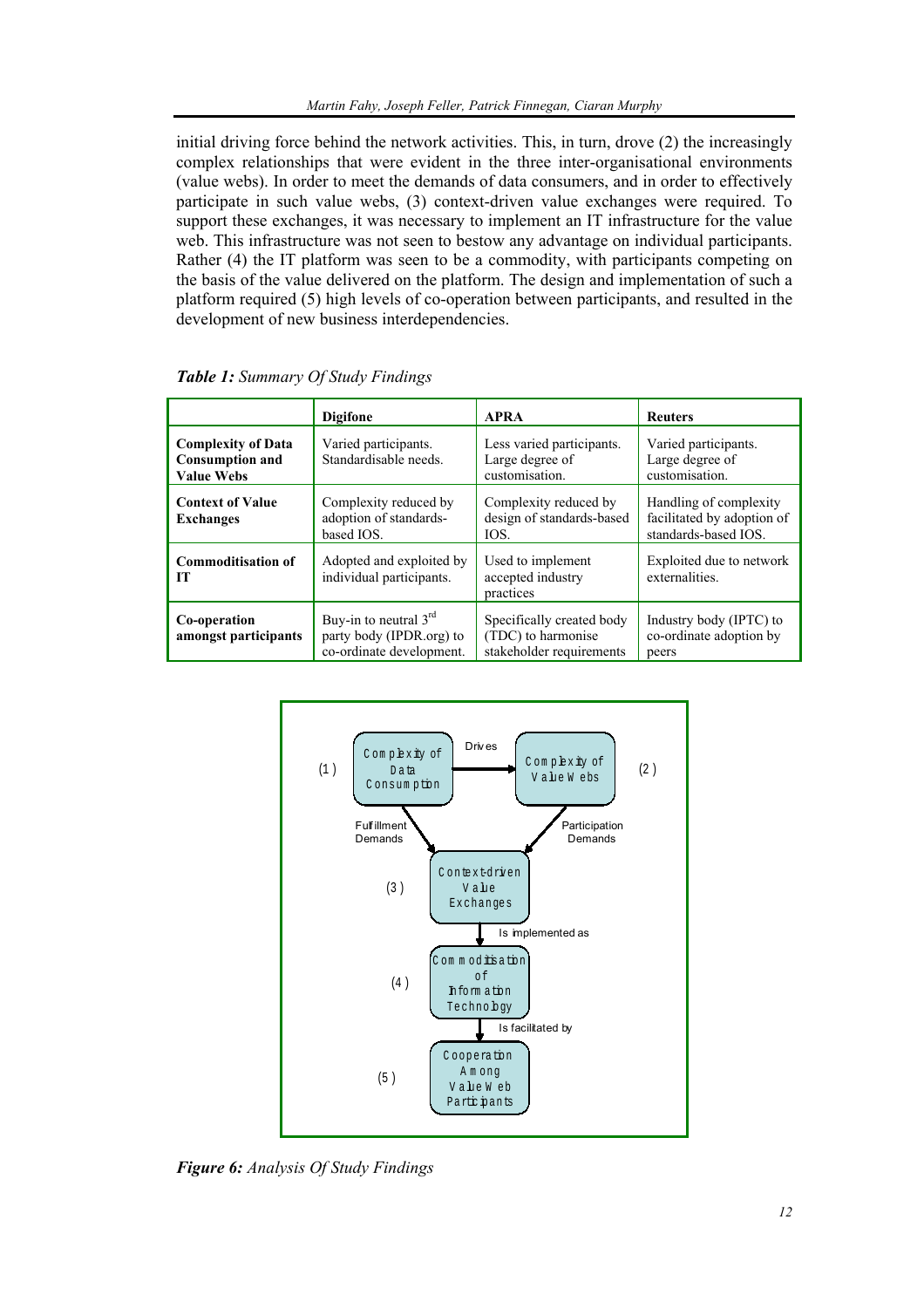## **5 Conclusions**

This study utilised an exploratory methodology to study emerging XML-based IOS operating in dynamic environments. The findings have revealed a much more cooperative approach to IOS implementation than was evident with earlier IOS such as those studied by Webster (1995). Such co-operation is in line with the thinking of Finnegan *et al.* (1998) and Axelsson (2003) regarding the need for IOS implementations to become more co-operative in order for more complex systems to be adopted. This may be explained by the apparent change in IOS focus from competitive weapon to competitive necessity, with the proprietary applications that exploit the IOS infrastructure being seen as the competitive weapon. Nevertheless, it is not evident that these changes can be attributed to changes in strategic thinking amongst IOS proponents, but rather a realisation that IOS built on emerging technology such as XML requires a much more cooperative approach to its development. Overall, it must be acknowledged that the results of the study are tentative due to the exploratory nature of the study. Nevertheless, the study has provided empirical evidence of emerging IOS, and a basis for further study.

## **References**

- Askenas, R., Ulrich, D., Jick, T. and Kerr, S (1995) *The Boundaryless Organisation: Breaking the Chains of Organisational Structure*, Jossey-Bass San Francisco, CA.
- Axelsson, K. (2003) "Analysing Business Interaction in a Virtual Organisation--Using Business Action Theory to Study Complex inter-organisational contexts", Journal of Electronic Commerce in Organizations, 1 1-27.
- Benbasat, I., Goldstein, D.K. and Mead, M. (1987) "The Case Research Strategy in Studies of Information Systems", *MIS Quarterly*, 11 (3) 369-386.
- Borman, M. (1994) "Common knowledge, interorganisational networks and the future for the organisation of production", Journal of Information Technology, 9 203-212.
- Cash, J.I. and Konsynski, B.R. (1985) "IS redraws competitive boundaries", *Harvard Business Review*, (2) 134-142.
- Corbitt, B. J. (2000) "Developing intraorganizational electronic commerce strategy: An ethnographic study", *Journal of Information Technology,* 5, (2)119-130.
- Dick, Bob (2002) "Grounded theory: a thumbnail sketch". Available at http://www.scu.edu.au/schools/gcm/ar/arp/grounded.html. (Accessed March 24th 2003)
- Finnegan, P., Galliers, R. and Powell, P. (1998) "Inter-organisational Systems, Strategy and Structure: The Case for Planning Environments", *Australian Journal of Information Systems*, 6 (2) 45-55.
- Gebauer, J. and Shaw, M. (2002) "Introduction to the Special Section: Business-to-Business Electronic Commerce" *International Journal of Electronic Commerce*, 6 7-18.
- Goldfarb, C.F. and Prescod, P. (2001) *The XML Handbook*. Prentice Hall, New Jersey.
- Henderson, J.C. (1990) "Plugging into strategic partnerships: The critical IS connection", *Sloan Management Review,* (1) 7-18.